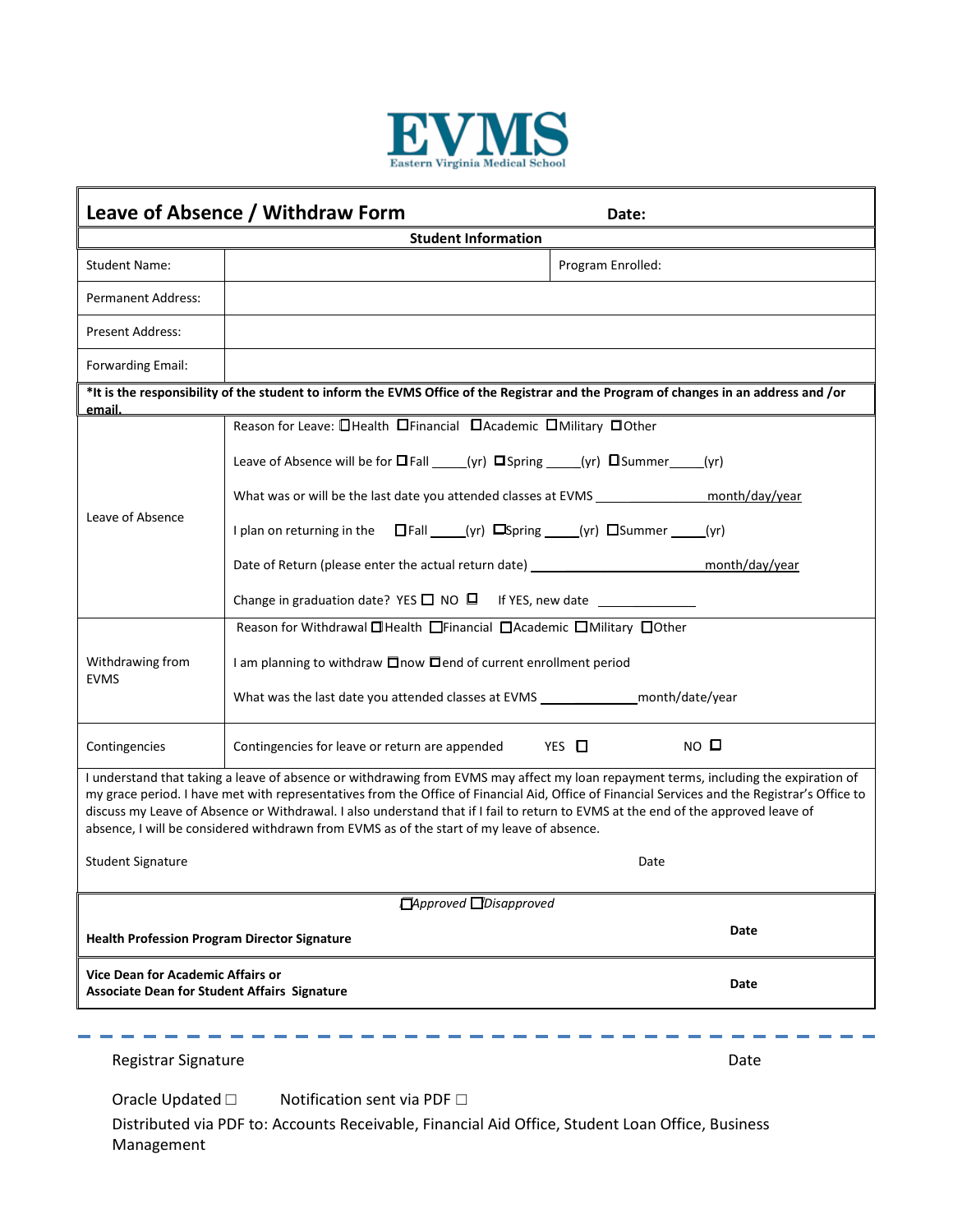

# **Compliance Requirements for a Leave of Absence and Return to EVMS**

#### Student Name:

Date:

*Your leave of absence from EVMS and/or return to EVMS is contingent upon the following requirements. Your status will not be officially changed until all requirements are fulfilled by the indicated date. This form must be appended to the Leave of Absence (LOA) form and/or the Return from Leave form if contingencies are indicated on the LOA form.*

### **Academic Progress**

Meeting with Student Progress Committee or Program Director no later than:

Date:

Developing an Academic Plan, completed and signed by necessary authorities no later than:

Date:

## **Medical Documentation**



#### Proof of medical fitness

Written documentation from a relevant healthcare provider indicating you are fit to return to full academic duties, including seeing patients (if applicable) as of a specified date. **Please append written documentation.** 



### Treatment Plan

Written documentation from a  $(median)$ specialist) indicating you have been treated and are expected to adhere to the following treatment plan. Documentation must include:

- Inclusive dates and frequency of treatment prior to return
- Frequency of medical appointments with specified provider upon return